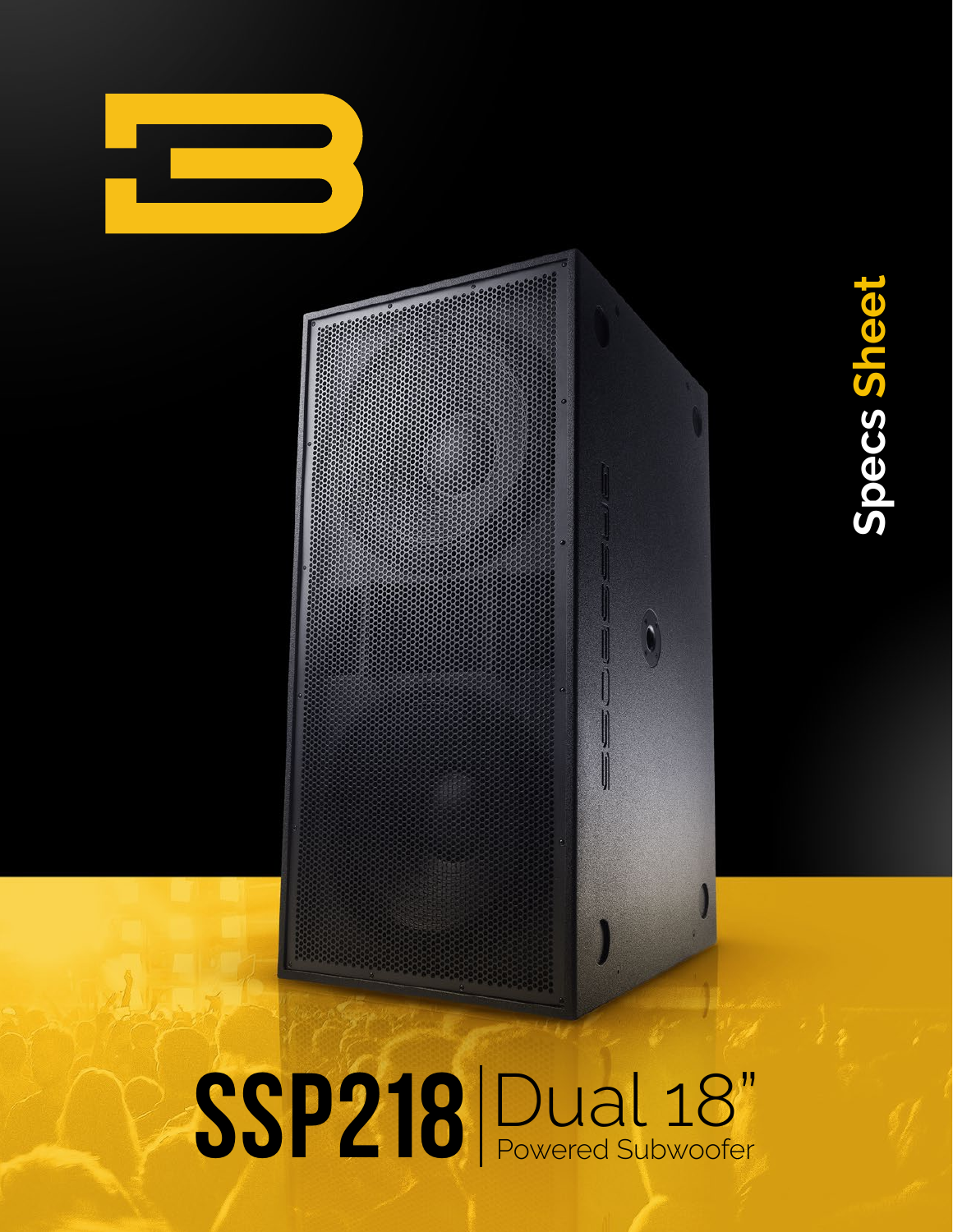

### **Description:**

**Our original powered, double 18" subwoofer design is a combination of sensitivity, depth, power handling, fidelity and value. The SSP218 offers the most cost-effective solution for those who need big bass, providing huge low end for the price.**

**Delivering massive output at and above 30Hz, reliably, consistently and with great fidelity.** Modern electronic, jazz, reggae, pop and R&B music emphasize bass and put tremendous demands on low frequency loudspeakers.The SSP218 delivers the energy and power of modern music and it is built to take the stress of doing so continuously, to the extremes, without fail.

**Incorporating innovative new technologies into rigidly braced, large vented boxes that are optimized for maximum output and reliability.** The SSP218 sustains its output long-term and is practically impossible to blow thanks to the combination of extremely rugged, very high power handling, long excursion drivers, carefully optimized cabinet and port design and several effective but transparent protection systems. The protection systems effectively prevent thermal overload of the voice coils and minimize long-term thermal compression while having virtually no effect on the transient response and peak output of the loudspeaker.

**Very high output, low frequency sound with extremely low distortion.** The SSP218 system is optimized for full-power operation and is designed to operate at full rated RMS power throughout its operating range while the woofers remain within their X-max specification.

**Versatile and durable, the cabinet is finished in black textured weatherproof polyurethane coating.** A top-mounted pole socket in each SSP218 provides for mid-high loudspeakers to be mounted on a straight speaker pole above the subwoofer. The enclosures also feature four large rubber feet and corresponding recesses in their tops to facilitate interlocking the boxes when stacked. The woofers' cones are made from a waterproof fiber matrix.

**Extremely flat, delivering response that is ±1.5dB from 32Hz to 100Hz.** No equalization is required to achieve this response. Unlike designs that require equalization, the SSP218's tone, response and sensitivity are native to the design. Systems that require processing to achieve their stated response are still subject to the physical excursion and thermal limits of their drivers. Boosting low frequency EQ to achieve extended low-frequency response results in excessive distortion or woofer damage at full power unless limiting is applied. The limiting necessary to prevent failure also prevents the realization of their claimed frequency response at full power.

**Engineered to work hard and continue to work where others fail.** The BASSBOSS warranty provides 6 years of coverage against defects in materials and workmanship. The warranty DOES cover failed drivers, including burned voice coils, for 2 years from the date of purchase. If a voice coil, or anything else, fails within the warranty period, replacement parts will be provided without charge. (See warranty documentation for complete details). With the peace of mind afforded by plentiful, clean, undistorted output and comprehensive protection systems, you can confidently push the SSP218 Subwoofer to levels and depths that would otherwise require more or bigger cabinets.

**Ideally suited for use as a professional touring subwoofer, its truck-pack dimensions are compatible with 90" and 96" truck widths and up to four boxes can be stacked and transported on a single dolly cart.** This allows 16 subwoofers and their 64,000 watts of amplification to be transported in as little as 5' of 96" wide truck space or 12 boxes and 48,000 Watts in 4' of 90" truck space. On their custom-fit wheel carts with locking casters, stacks of 2 or 3 SSP218s can be rolled into place and used without the need to remove them from their carts. For added flexibility, the SSP218s can be stacked on their carts facing forwards or in cardioid configuration.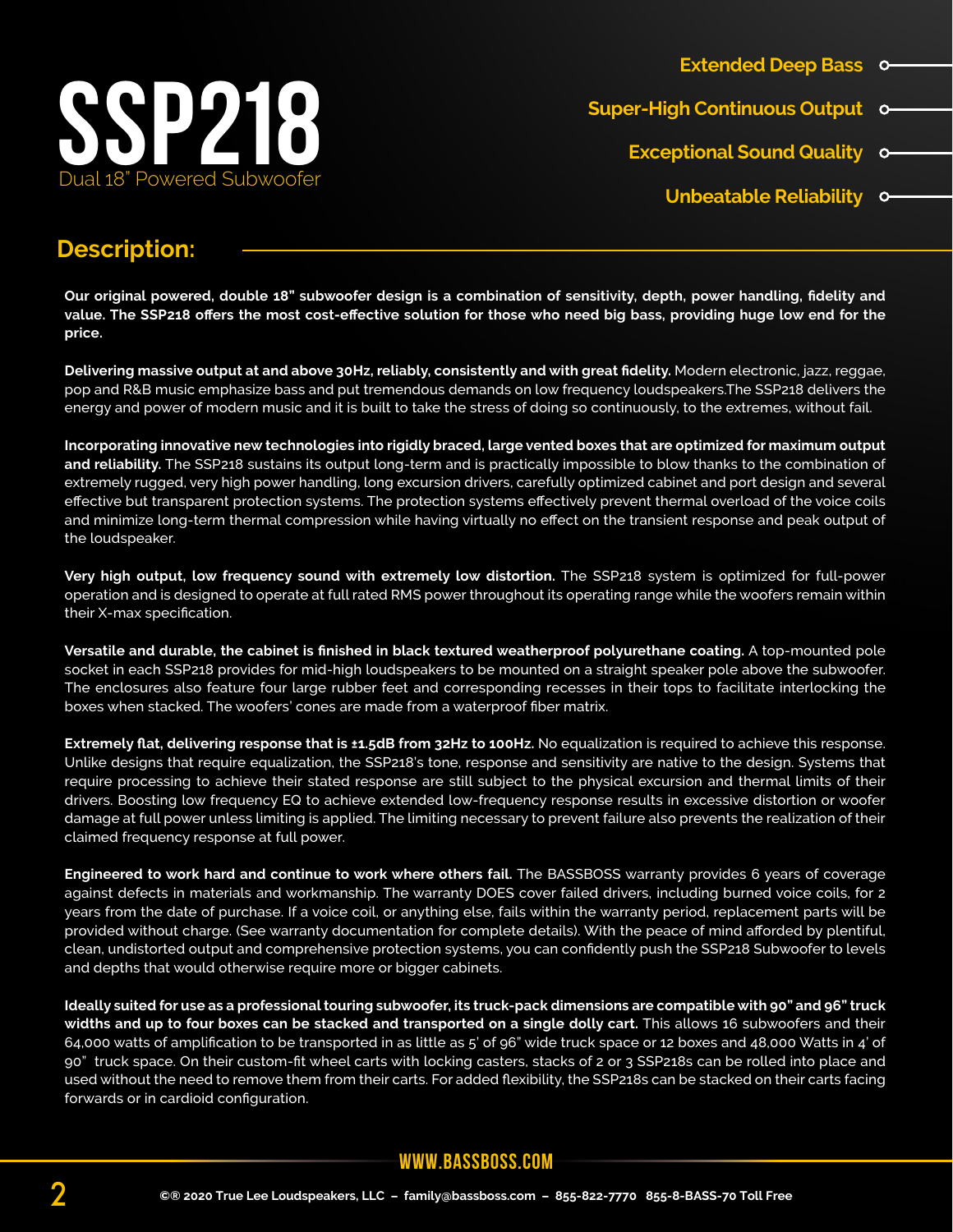# SSP218 Dual 18" Powered Subwoofer

## **Acoustical**

**Loudspeaker Description: High-Output Dual 18" Subwoofer Frequency Response (±3 dB): 30-100Hz Maximum Sustained Output: 135 dB SPL, 1m, 2pi, (half-space) Max SPL (Peak)\* 141 dB Nominal Dispersion (°H x °V): 360 x 360 - Cardioid Mode Available with Multiple Boxes**

## **Electrical**

| <b>Amplification:</b>                   | 4000 Watt Continuous RMS Class D Amplifier                                              |  |
|-----------------------------------------|-----------------------------------------------------------------------------------------|--|
| Processing:                             | Integrated comprehensive DSP provides high pass, low pass, phase alignment and limiting |  |
| <b>Electrical Connector, Amplifier:</b> | Neutrik PowerCON input (Blue) NAC3FCA                                                   |  |
| <b>Electrical Connector, Mains:</b>     | Standard US 3-pin 120V electrical plug: NEMA 5-15 (Edison)                              |  |
|                                         | Optional electrical plugs available, including L5-30 and others, upon request.          |  |
| <b>Voltage Operating Range:</b>         | 90-130V                                                                                 |  |
| <b>Current Draw, Nominal:</b>           | 4.6A @ 120 volts (typical, 1/8 max power)                                               |  |
| <b>Signal Input Connector:</b>          | <b>XLR-F</b>                                                                            |  |
| <b>Signal Output Connector:</b>         | XLR-M full-range pass-through                                                           |  |

# **Physical**

| <b>Enclosure Type:</b>       | Direct radiating vented enclosure, optimally tuned for extended low frequency response<br>with high sensitivity and high power handling |  |
|------------------------------|-----------------------------------------------------------------------------------------------------------------------------------------|--|
| <b>Transducers:</b>          | Two 18" (457 mm) neodymium motor woofers with 4" (100mm) copper winding voice coils                                                     |  |
| <b>Cabinet Construction:</b> | 18mm Baltic Birch plywood, extensively braced. Equipped with 4 handles and interlocking<br>rubber feet                                  |  |
| Dimensions (HxWxD):          | 22.5" x 48" x 29.5" (57.15 cm x 121.92 cm x 74.93 cm) - 23.25" (59.05 cm) high with feet                                                |  |
| Net Weight:                  | 199 lbs. (90 kg)                                                                                                                        |  |
| <b>Shipping Weight:</b>      | 230 lbs. (104 kg)                                                                                                                       |  |
| <b>Exterior Finish:</b>      | Weatherproof bonded high-pressure polyurethane                                                                                          |  |
| Grill:                       | Perforated, powder-coated steel                                                                                                         |  |

|  |  | i Io | ٢ |  |  |
|--|--|------|---|--|--|
|--|--|------|---|--|--|

| <b>Suspension System:</b>  | 16 X 3/8-16 Threaded Flypoints                                                         |  |
|----------------------------|----------------------------------------------------------------------------------------|--|
| <b>Transport Dollies:</b>  | Dolly cart with 4 locking casters and recesses to accept interlocking cabinet feet for |  |
|                            | transporting 1 to 3 cabinets                                                           |  |
| Covers:                    | Heavy-duty padded nylon transport covers for 1 to 3 cabinets                           |  |
| <b>Online Information:</b> | bassboss.com/ssp218                                                                    |  |

"Peak output is calculated using "industry standard" techniques. These calculation methods create theoretical specifications that are inflated over what can actually be<br>achieved. BASSBOSS real world output specifications a

#### **www.bassboss.com**